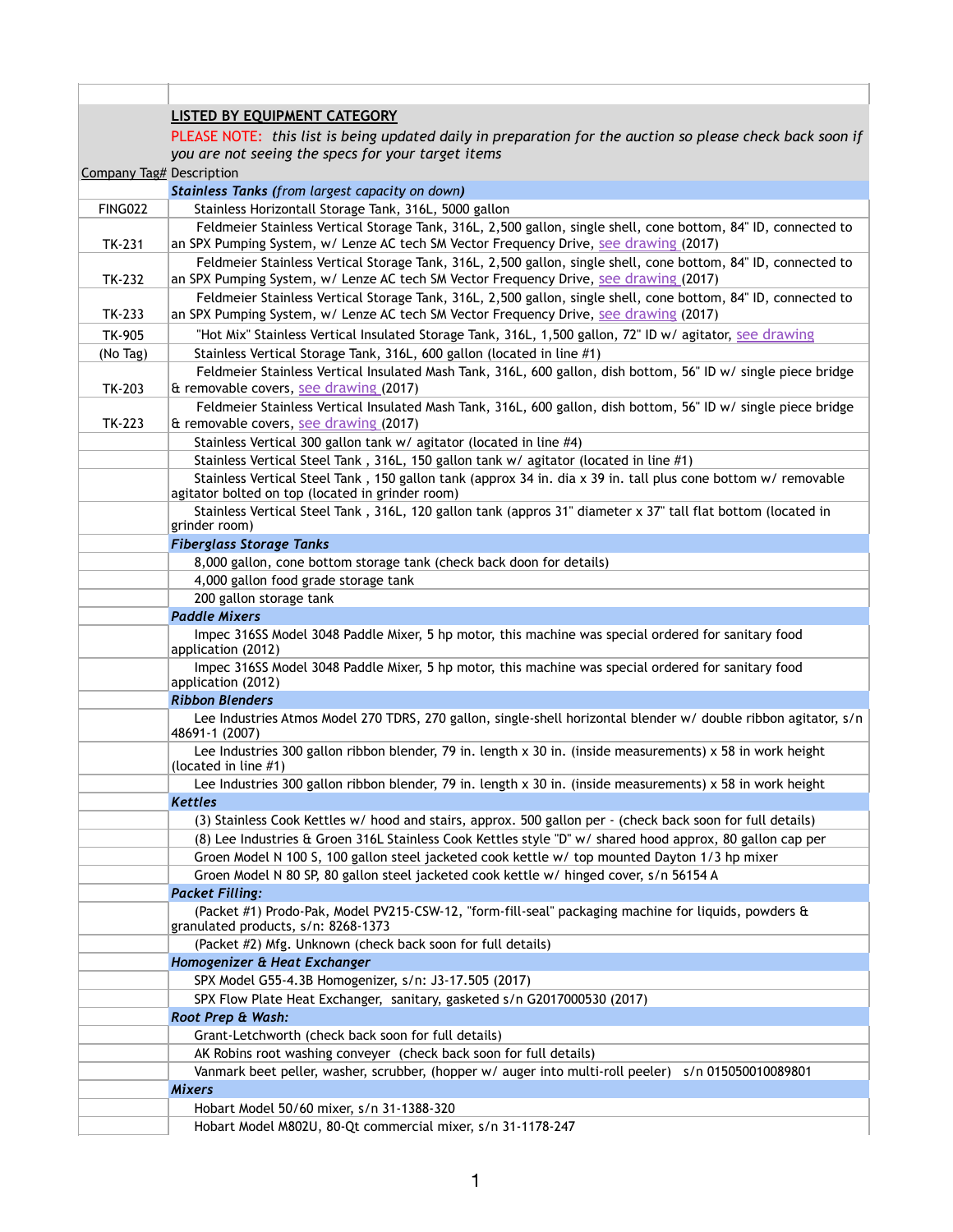| Grinders, Mills:                                                                                                                                                                                                                                                                                                        |
|-------------------------------------------------------------------------------------------------------------------------------------------------------------------------------------------------------------------------------------------------------------------------------------------------------------------------|
| Buffalo Grinder / Extruder Model 78-BG, s/n 101 03                                                                                                                                                                                                                                                                      |
| Buffalo Grinder / Extruder Model 78-BG                                                                                                                                                                                                                                                                                  |
| Buffalo Grinder / Extruder Model 78-BG                                                                                                                                                                                                                                                                                  |
| Audio Model 801, 50-hp hydraulic grinder                                                                                                                                                                                                                                                                                |
| Autio gear head pully grinder                                                                                                                                                                                                                                                                                           |
| Jayhawk Model 4MPYC stainless steel mustard mills w/ stone grinding mill head 250-320 gal/hr, (3) single-mill<br>complete units and (1) double-mill unit for 5 total machines (2016)                                                                                                                                    |
| <b>Disintegrator</b>                                                                                                                                                                                                                                                                                                    |
| Corenco Model M12A gravity fed disintegrator, 20-hp, 12 in rotor diameter                                                                                                                                                                                                                                               |
| <b>Bottle Cleaners</b>                                                                                                                                                                                                                                                                                                  |
| McBrady Engineering Model 200 orbit bottle cleaner, unscrambler, stainless steel frame (2 units being sold)                                                                                                                                                                                                             |
| <b>Piston Fillers</b>                                                                                                                                                                                                                                                                                                   |
| MRM Elgin Rotary Piston Filler "RPF"                                                                                                                                                                                                                                                                                    |
| <b>Cap Machines</b>                                                                                                                                                                                                                                                                                                     |
| AROL Closure Systems w/ Elmar filler as described below (2017) (see bubble for complete description)                                                                                                                                                                                                                    |
| Elmar Filler Machine Model RPE-14/6 monoblock w/ 14 head piston filler & 6 head AROL lug capping turret<br>model Geyser/VP, complete w/ infeed timing screw, starwheel, right hand rotation, set up for 8, 10,16,24 & 32<br>ounce and cap sizes #1, #2, #3, #4, 38mm, 53mm, 63mm, 70mm twist-off s/n: EM-17-1710 (2017) |
| Mark-10 Cap Torque tester Model MTT01-100                                                                                                                                                                                                                                                                               |
| Lazar Automatic Capper Model LC30-96, s/n 04152008 (2008)                                                                                                                                                                                                                                                               |
| Kaps-All Orientainer Clean-N-Vac Model AU-6C Automatic Bottle Unscrambler / Cleaner, s/n (described below)                                                                                                                                                                                                              |
| (stainless steel prefeeder, high volume air ionizer / cleaner, variable speed control, automatic bottle counter,<br>left to right conveyer discharge, hopper                                                                                                                                                            |
| Kaps-All Model A, 3-Station capper, s/n 4026 (1996)                                                                                                                                                                                                                                                                     |
| Kaps-All Model A capper, s/n 4895                                                                                                                                                                                                                                                                                       |
| Kaps-All Model AU6, s/n 5846 (2005)                                                                                                                                                                                                                                                                                     |
| Kaps-All Model AU-6C, s/n 8922 (2018)                                                                                                                                                                                                                                                                                   |
| Kaps-All Model E4 portable capper, s/n 5372 (2003)                                                                                                                                                                                                                                                                      |
| Pack-West 200 Torquer w/ Stainless upgrades for wash-down environment including (quill shafts, bearings,<br>drivers and housings), handles caps from 38 to 110mm w/ cpm of 12-40 depending on format, Allen Bradley<br>controls, s/n T-8-RM-LR-SS-2758 (2016)                                                           |
| Pack-West #24 Cap elevator, sorter, feeder, s/n CESF-QC-2759                                                                                                                                                                                                                                                            |
| Pack-West cap inspection / rejection, s/n A-2762                                                                                                                                                                                                                                                                        |
| <b>Metal Detectors</b>                                                                                                                                                                                                                                                                                                  |
| Mettler Toledo Metal Detector, V4REM, 25JE (4 units being sold)                                                                                                                                                                                                                                                         |
| Inkjet Printing, Marking, Labeling                                                                                                                                                                                                                                                                                      |
| ID Technology Model 252 label print & apply machine                                                                                                                                                                                                                                                                     |
| VideoJet Excel 170i inkjet printer / marking machine, control unit & print head, s/n 1980100019WD                                                                                                                                                                                                                       |
| VideoJet Excel 170i inkjet printer / marking machine (control unit & print head)                                                                                                                                                                                                                                        |
| Quadrel labelling system, dual head / imprinter                                                                                                                                                                                                                                                                         |
| Gold Seal Model GS-60 label print & apply (also listed under case sealers)                                                                                                                                                                                                                                              |
| Universal SL1500 wipe-on applicator                                                                                                                                                                                                                                                                                     |
| <b>Helix Conveyer</b>                                                                                                                                                                                                                                                                                                   |
| Hapman Series 500 Helix flexible screw conveyer bag dump station (10 ft) & dust collector, 316 stainless<br>(delivered in 2016) see drawing                                                                                                                                                                             |
| above machine dumps into: Geyer s/n 3091                                                                                                                                                                                                                                                                                |
| <b>Grease Pump Kit</b>                                                                                                                                                                                                                                                                                                  |
| Rough Neck Air-operated 50:1 grease pump kit for 33 to 66 lb. drums, portable on casters, s/n 20190731198                                                                                                                                                                                                               |
| <b>Diaphram Pump</b>                                                                                                                                                                                                                                                                                                    |
| Graco SaniForce 2150 FDA diaphram pump bolted on casters                                                                                                                                                                                                                                                                |
| <b>Bag Filler</b>                                                                                                                                                                                                                                                                                                       |
| Liquibox Model 1000 Semi-Automatic bag-in-box filler, single head, w/ PLC control, s/n 950563                                                                                                                                                                                                                           |
| <b>Portable Grease Pump</b>                                                                                                                                                                                                                                                                                             |
| Rough Neck Air-operated 50:1 grease pump kit for 33 to 66 lb. drums, portable on casters, s/n 20190731198                                                                                                                                                                                                               |
| Scales, Checkweighers & Analytical Instruments                                                                                                                                                                                                                                                                          |
| A&D EJ-200 portable scale                                                                                                                                                                                                                                                                                               |
| Brecknell C3235 watertight checkweighing scale                                                                                                                                                                                                                                                                          |
| GSE Model 460 stainless steel digital weight indicator                                                                                                                                                                                                                                                                  |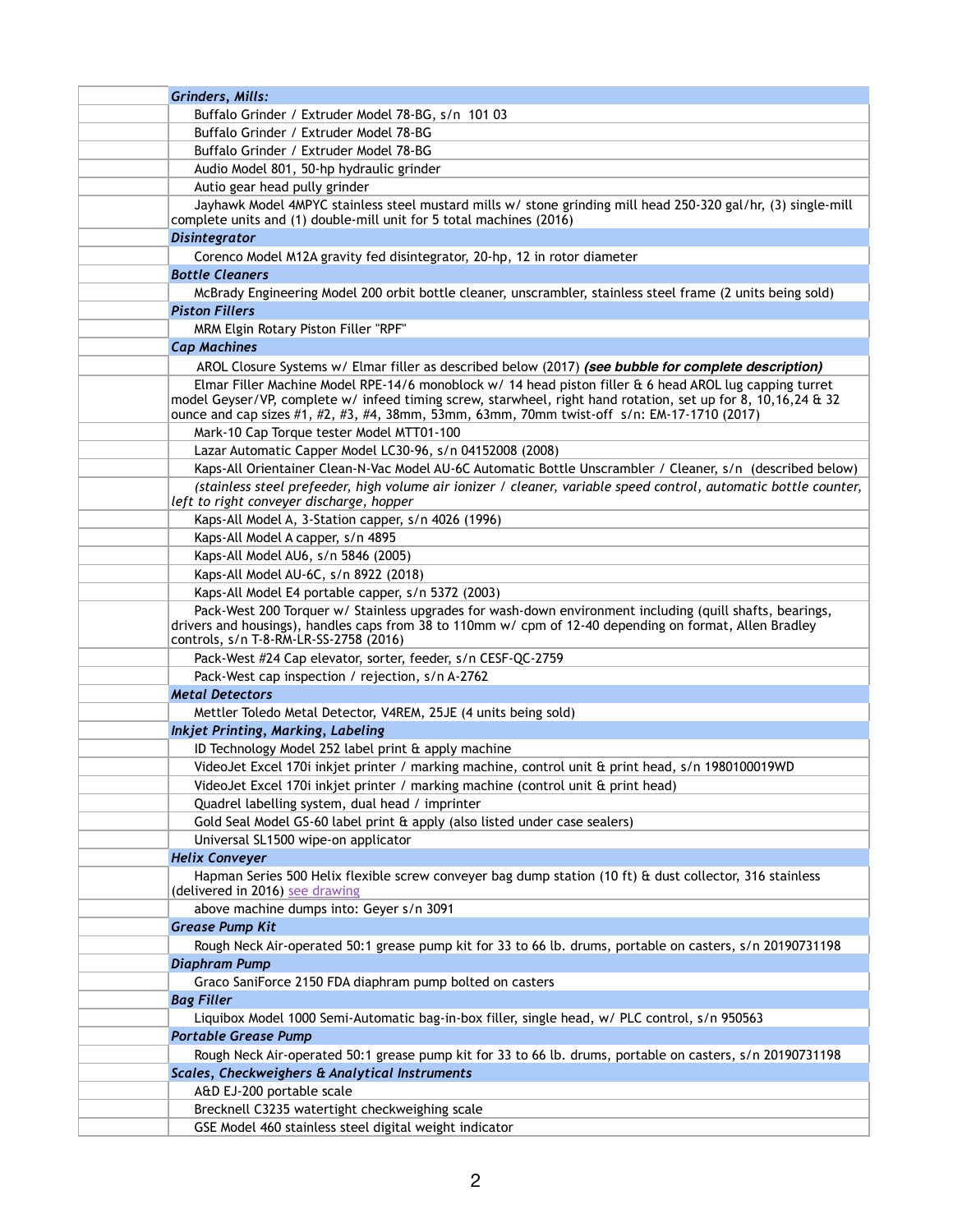| Ohaus Defender 3000 Series bench digital scale                                                              |
|-------------------------------------------------------------------------------------------------------------|
| Rice Lake Versa-portion RLP-60S, compact scale. 60-lb cap, stainless steel (3 available)                    |
| Rice Lake 480 Legend Plus digital weight indicator                                                          |
| Weigh-Tronix Model Checkweigher, stainless steel digital scale, s/n 026556                                  |
| Weigh-Tronix QC-3265 Checkweigher, stainless steel digital scale, s/n 018002                                |
| Atago salt meter model ES-421                                                                               |
| Biotrace heating block                                                                                      |
| <b>Brookfield DVST Viscometer</b>                                                                           |
| Orion Star A111 PH meter benchtop                                                                           |
| Orion 2 Star PH meter benchtop                                                                              |
| Barnstead Lab-line table-top incubator                                                                      |
| Revsci Saniclave table-top autoclave                                                                        |
| Troemner weights with case                                                                                  |
| <b>Test Kitchen:</b>                                                                                        |
| Blodgett Zephaire-100-G commercial oven, s/n 040717CL020T                                                   |
| Garland natural gas, 6 burner range, w/ raised griddle, broiler an dual ovens                               |
| Memmert convection oven                                                                                     |
| Champion dishwasher                                                                                         |
| Kitchen Aid commercial mixer                                                                                |
| Vacmaster VP215 chamber vacuum sealer                                                                       |
| Case Erectors, Sealers & Strapping Machines                                                                 |
| Combi Hot Melt Case Erector Model 2EZ w/ Nordson ProBlue 7 glue machine, s/n 2EZ249121 (2012)               |
| Combi Case Erector Model TBF w/ Nordson ProBlue 4 melter, s/n TBF262621 (2013)                              |
| Loveshaw Litte David Model LD7D/2 case sealer                                                               |
| Loveshaw Litte David Model LD7 case sealer                                                                  |
| Loveshaw Litte David Model LD7 case sealer                                                                  |
| 3M-Matic case sealer                                                                                        |
| 3M adjustable case sealer                                                                                   |
| EZ-Tek case taper                                                                                           |
| Gold Seal model GS-60 label print & apply                                                                   |
| Wexxar Bel 252 Semi-automatic stainless steel case erector,                                                 |
| Wexxar Bel 505S Semi-automatic stainless steel case erector,                                                |
| Strapack Model RQ-8X, 25 in. tall x 19 in. width capacity                                                   |
| Pac Strapping Products Model PSM1412-IC3A, semi-automatic general purpose strapper (2017)                   |
| <b>Pallet Wrappers</b>                                                                                      |
| Lantech Q300 pallet wrapper, s/n QM012412 (2001)                                                            |
| Fox C2 pallet wrapper w/ digital readout                                                                    |
| <b>Maintenance Shop:</b>                                                                                    |
| Miller Maxstar 161 STL Tig & Stick welder w/ cart                                                           |
| 20-Ton shop press w/ bottle jack                                                                            |
| 6" dual benchtop grinder                                                                                    |
| Fleetwood heavy duty bench-top drill press, 1/2 hp w/ machine vice                                          |
| Shop-vac wet-dry vacuum                                                                                     |
| <b>Floor Sweepers</b>                                                                                       |
| Tennant Model T-12 riding floor sweeper, s/n 10777468 (Dec 2015)                                            |
| Advance Adgressor 3220C riding floor scrubber, s/n 1000069520                                               |
| <b>Forklift</b>                                                                                             |
| Linde E18 forklift, 3500 lb cap, s/n A1X346B00370                                                           |
| <b>Scissor Lift</b>                                                                                         |
| Genie GS-2032 scissor lift (check back soon for full details)                                               |
| <b>Boiler</b>                                                                                               |
| Weil-McLain Evergreen 220, 179,000 BTU High Efficiency Boiler                                               |
| <b>Compressor / Dryer</b>                                                                                   |
| Quincy Air Compressor, Model QGV-100, 100-Ton Rotary Screw, w/ 6" Siemens Sinmatic touch screen display and |
| interface                                                                                                   |
| MTA Dry Energy Hybrid refrigeration air dryer                                                               |
|                                                                                                             |
| MANUALS, PRINTS & DRAWINGS AVAILABLE FOR MOST MAJOR ITEMS                                                   |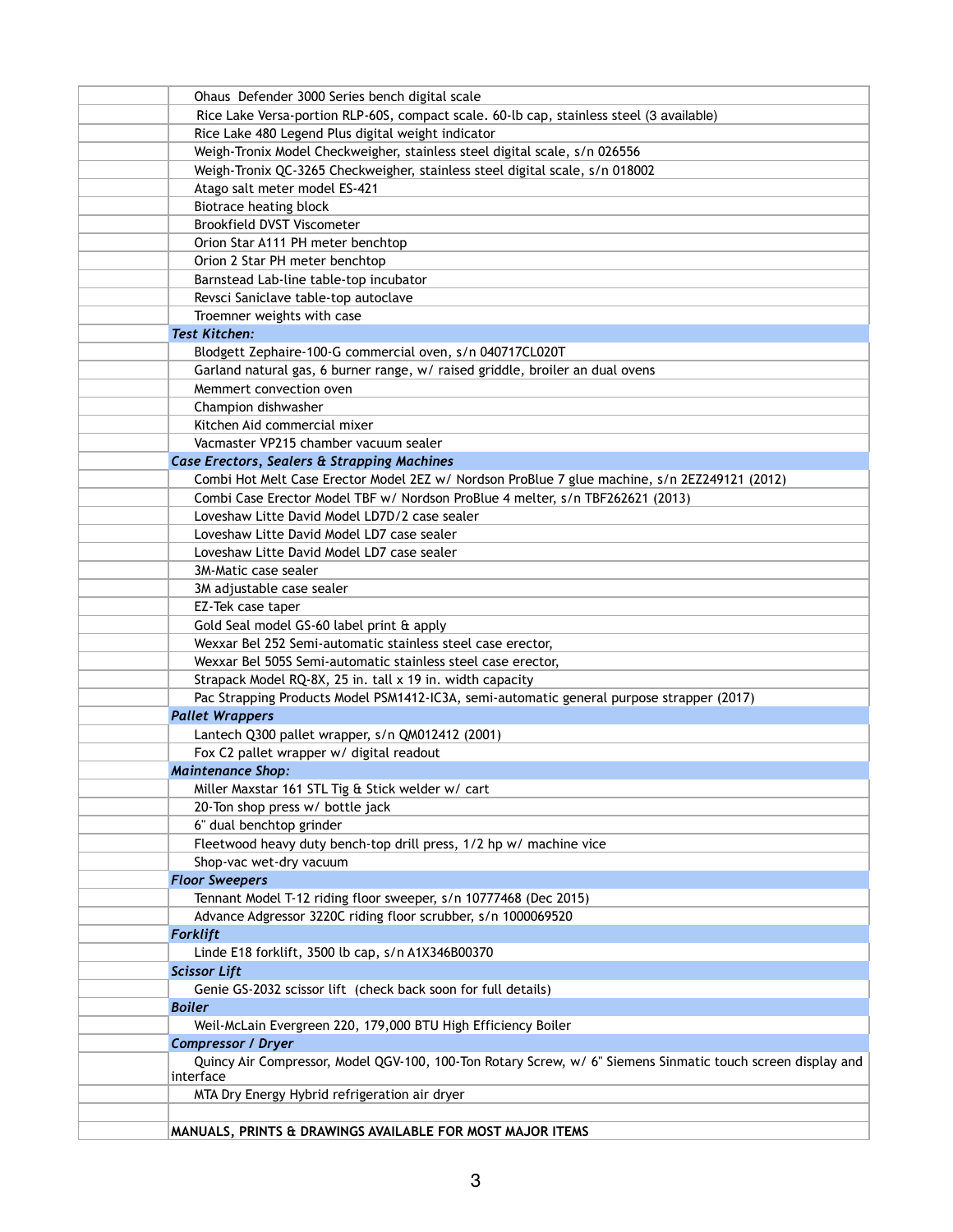# **LISTED IN LINE SEQUENCE**

## *Packet Filling & Ketchup Area:*

(Packet #1) Prodo-Pak, Model PV215-CSW-12, "form-fill-seal" packaging machine for liquids, powders & granulated products, s/n: 8268-1373

(Packet #2) Mfg. Unknown (check back soon for full details)

SPX Model G55-4.3B Homogenizer, s/n: J3-17.505 (2017)

SPX Flow Plate Heat Exchanger (2017)

Small Kettle & Large Kettle (check back soon for full details)

(3) Cook Kettles w/ Hood and stairs, approx. 500 gallon - (check back soon for full details)

#### *Root Wash Room:*

Grant-Letchworth (check back soon for full details)

AK Robins Conveyer (check back soon for full details)

Vanmark beet peller (check back soon for full details)

Audio model 801 50-hp hydraulic grinder

### *Line #1:*

*(designed for 1 gallon capacity but modified to do 5 gallon) this line cleans, fills, caps, labels, seals, and packages*

components in order:

Lee 300 Gallon ribbon blender, 79 in. length x 30 in. (inside measurements) x 58 in work height (

Vertical Tank Stainless Steel , 316L, 600 gallon & Vertial 150 gallon tank w/ agitator

Mettler Toledo Metal Detector, V4-REM, 25JE

Pack-West 200 Torquer w/ Stainless upgrades for wash-down environment including (quill shafts, bearings, drivers and housings), handles caps from 38 to 110mm w/ cpm of 12-40 depending on format, Allen Bradley controls, s/n T-8-RM-LR-SS-2758 (2016)

Pack-West #24 Cap elevator, sorter, feeder, s/n CESF-QC-2759

Pack-West cap inspection / rejection, s/n A-2762

Pillar Induction Sealer, w/ touch screen interface,

Labeler and hold table / conveyer

## *Line #2:*

components in order:

McBrady Engineering model 200 rotary orbit bottle cleaner,

Mettler Toledo Metal Detector, V4REM, 25JE

MRM Elgin Rotary Piston Filler "RPF"

Kaps-all Model A capper, s/n 4895

*Line #3:* 

*(designed for horseradish)*

components in order:

McBrady Engineering model 200 rotary orbit bottle cleaner,

Mettler Toledo Metal Detector, V4REM, 25JE

Lazar Automatic Capper Model LC30-96, s/n 04152008, (complete with parts manual)

VideoJet Excel 170i inkjet printer / marking machine, control unit & print head, s/n 1980100019WD

Quadrel labelling system, dual head / imprinter

Sorting table

Loveshaw Litte David Model LD7D/2 case sealer

ID Technology Model 252 label print & apply machine

*Line #4:*